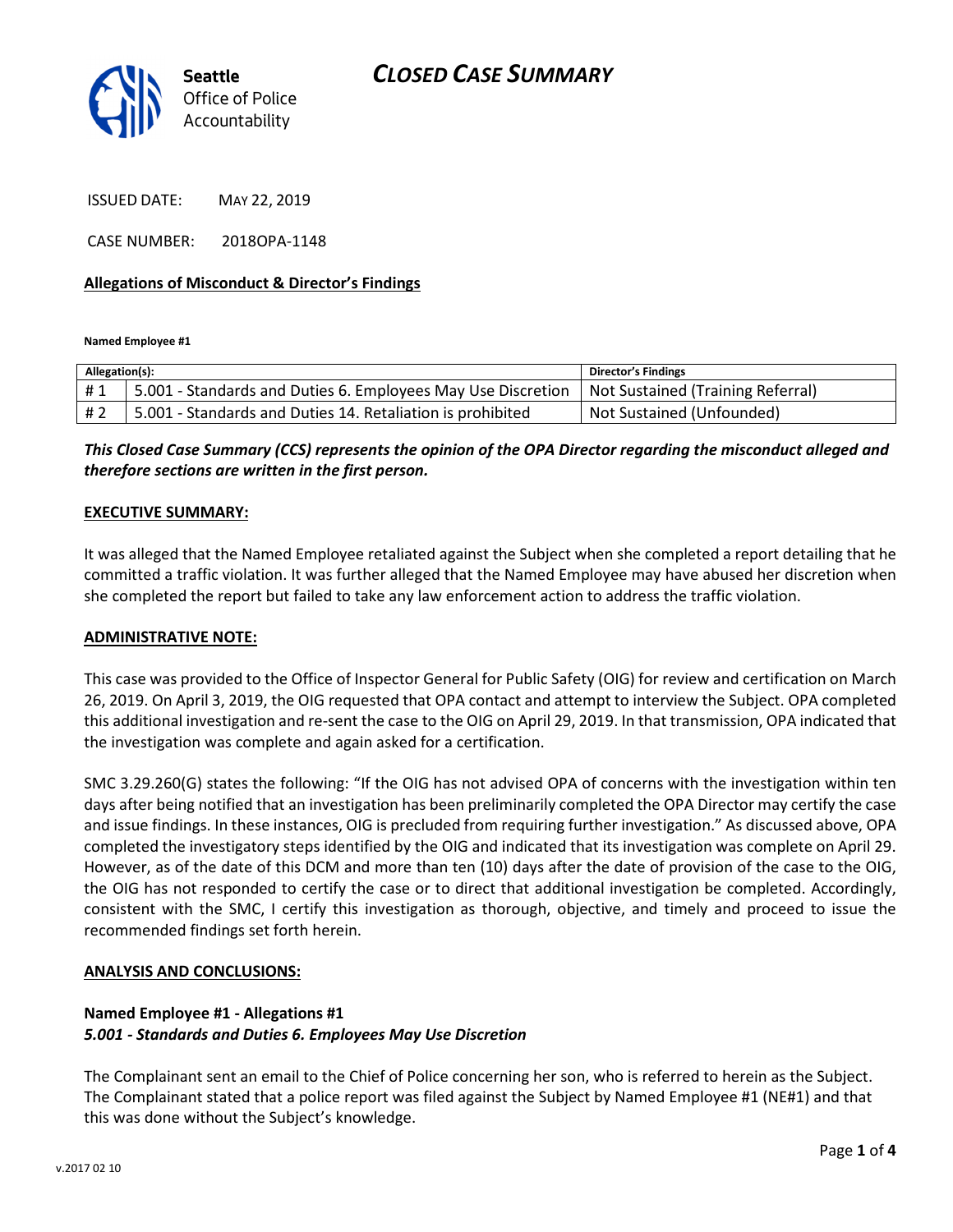OPA reviewed the prior OPA complaints involving the Subject and NE#1, as well as looked at a prior incident where he was arrested. In the first OPA complaint – 2017OPA-0843, the Subject claimed that NE#1 improperly issued him a citation and failed to provide her badge and name when requested by the Subject. This matter was sent back to NE#1's chain of command to be addressed. The chain of command reviewed the ICV of the incident and identified that NE#1 did, in fact, provide her name and badge number when asked. The chain of command further determined that NE#1 acted appropriately when she issued the Subject a citation. In the second case – 2018OPA-0256, the Subject alleged that NE#1 engaged in biased policing when she stopped his motorcycle. OPA conducted a full investigation of that case and deemed the Subject's allegation to be unfounded. SPD records further reflected that

Seattle Office of Police Accountability

# CLOSE CASE SUMMARY

OPA CASE NUMBER: 2018OPA-1148

OPA interviewed the Complainant. She stated that the Subject had been stopped for a traffic infraction during a separate incident and was informed by the officer that his driving record did not "look good." She said that she followed up with the Chief and learned that NE#1 wrote a report concerning the Subject that the Subject did not know about or receive. The Complainant told OPA that the Subject relayed to her that he saw a patrol vehicle behind him and that it followed him for more than a mile. The Subject told her that he recognized that it was NE#1 and he slowed down to ask her whether there was anything she needed to say to him. NE#1 then drove away without saying anything. The Complainant alleged that the Subject felt "targeted and harassed." She further stated that she believed it to be "borderline harassment and overreach" for her son to be the subject of a report that he did not know about. Lastly, the Complainant expressed her concern that this incident could negatively affect the Subject's integrity and credibility, as well as negatively affect him in future criminal proceedings.

OPA also interviewed the Subject. The Subject stated that a patrol vehicle was following him on the date in question, but that he did not know that it was NE#1 at the time. He stated that he did not think the patrol vehicle was tailgating him. He recalled that he slowed down and put up his hands as if to say: "what do you want me to do?" The Subject told OPA that he did not know whether NE#1 knew that he was the individual that she was following. The Subject said that, during that time, he did not exceed 40 mph.

OPA reviewed the report generated by NE#1. She wrote that she observed a grey Audi drive by her at a high rate of speed. She estimated that the vehicle was traveling approximately 60 mph at the time. NE#1 said that she began following the car and that it did not immediately slow down. She noted that she drove at around 50 mph behind the car without it slowing down as would normally happen in such situations. She documented that the car only slowed down when it arrived at a red light. While at the light, NE#1 ran the plate of the vehicle and it came back to the Subject. She recalled that the Subject had previously filed two OPA complaints against her and was very hostile during their previous interaction. She wrote that, when the light turned green, the car again sped up. NE#1 noted that the car hit approximately 40 to 45 mph at that time. She stated that the Subject looked at her and she believed that he recognized her at that time. She stated that he changed lanes to cut her off and, when she moved away from him, he continued to speed away. NE#1 believed that the Subject was trying to bait her to stop him and that, if she did so, he would retaliate against her by filing another OPA complaint. She stated that she contacted her Sergeant and then wrote her report.

There was no In-Car Video or Body Worn Video of this incident. This was not inconsistent with policy as NE#1 did not

take any direct law enforcement action during this incident. OPA analyzed the GPS records from NE#1's patrol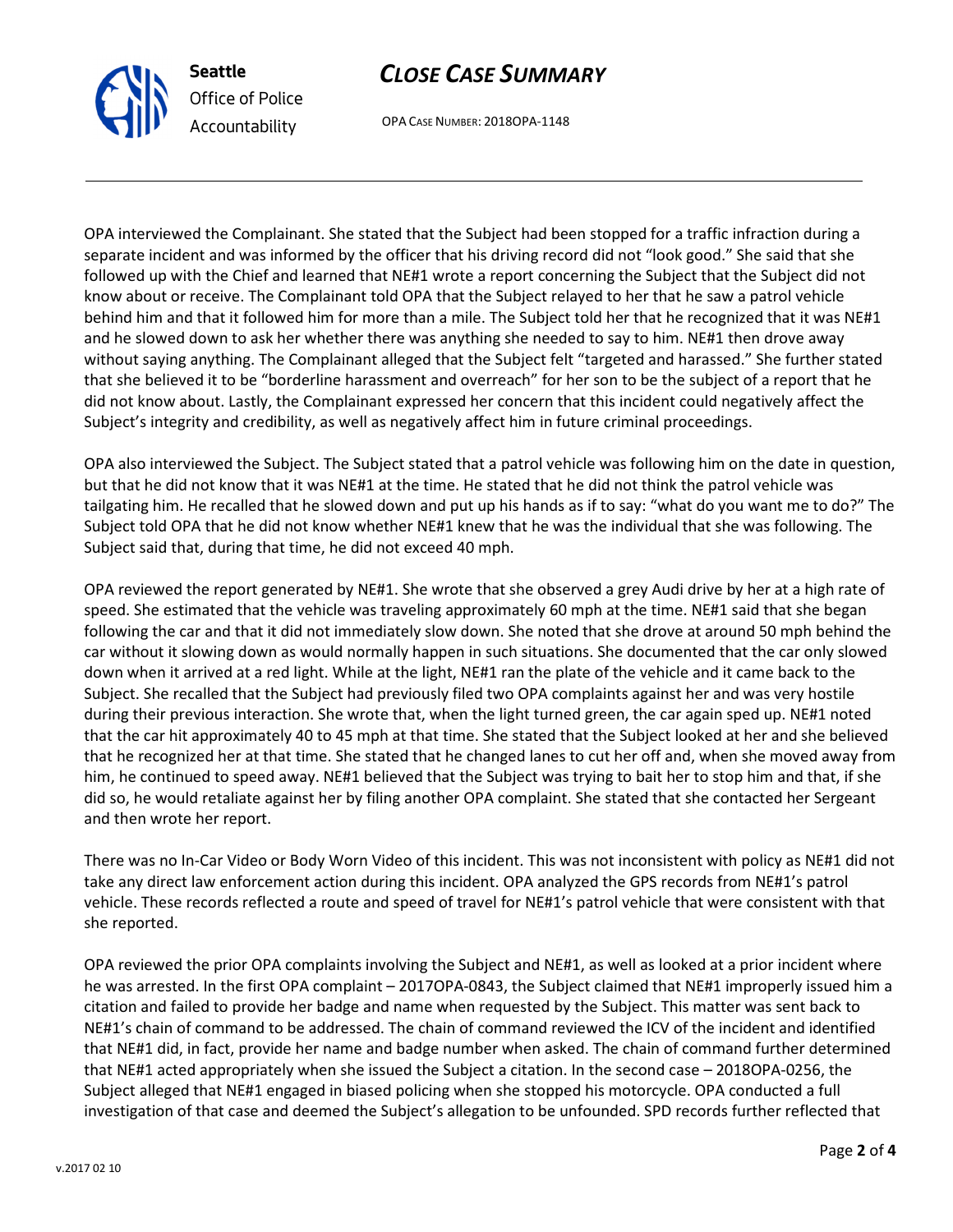

Seattle Office of Police Accountability

# CLOSE CASE SUMMARY

OPA CASE NUMBER: 2018OPA-1148

the Subject was stopped for driving his motorcycle after he traveled for approximately 50 yards on one wheel. Based on a prior incidence of reckless driving on the Subject's record (case number 2018-363794), the Subject was placed under arrest. Notably, the prior reckless driving report that was relied upon by the arresting officer was unrelated to NE#1's General Offense Report that is at issue in this case or any other report that she generated based on her contacts with the Subject.

Lastly, OPA interviewed NE#1. She provided a similar account as that contained in the General Offense Report. She affirmed to OPA that she did not stop the Subject because she was concerned by his previous hostile behavior towards her, the fact that they were short-staffed on that day, and because of the two prior OPA complaints he filed against her. NE#1 defended her decision to not write a report. She told OPA that she felt that she exercised appropriate discretion when she did not stop the Subject and issue him a citation. She stated that she generated the report to protect herself if he filed another OPA complaint against her.

As indicated in SPD Policy 5.001-POL-5, "[e]mployees are authorized and expected to use discretion in a reasonable manner consistent with the mission of the department and duties of their office and assignment." This policy further states that "[t]he scope of discretion is proportional to the severity of the crime or public safety issue being addressed." (SPD Policy 5.001-POL-5.)

Based on my review of the record, including NE#1's OPA interview, I find that she acted inconsistent with the Department's expectations when she failed to take law enforcement action during this incident. If NE#1 observed the Subject commit multiple traffic offenses, she should have stopped him. She should not have allowed him to engage in such behavior simply because she was afraid of additional OPA complaints. Moreover, contrary to her stated rationale for creating the report – protecting herself to the extent the Subject filed another OPA complaint, it caused the opposite result. Instead, it created the plausible argument that NE#1 retaliated against the Subject. This is particularly the case given the lack as Department video corroborating what she observed.

In the above respects, I find that NE#1 abused the law enforcement discretion afforded to her as an employee of SPD. That being said, given the unique facts of this case and given that I do not believe NE#1 necessarily intended to violate this policy, I recommend that NE#1 receive a Training Referral rather than a Sustained finding.

• Training Referral: NE#1 should be counseled concerning this incident by her chain of command. Specifically, her chain of command should discuss her decision to not effectuate a traffic stop of the Subject and the consequences that resulted from that choice. This counseling and any associated retraining should be documented and this documentation should be maintained in an appropriate database.

Recommended Finding: Not Sustained (Training Referral)

## Named Employee #1 - Allegation #2 5.001 - Standards and Duties 14. Retaliation is prohibited

The Complainant and the Subject both contended that NE#1's writing of the report constituted retaliation against the Subject. Specifically, they believed that this act was in response to the prior OPA complaints that the Subject filed against NE#1.